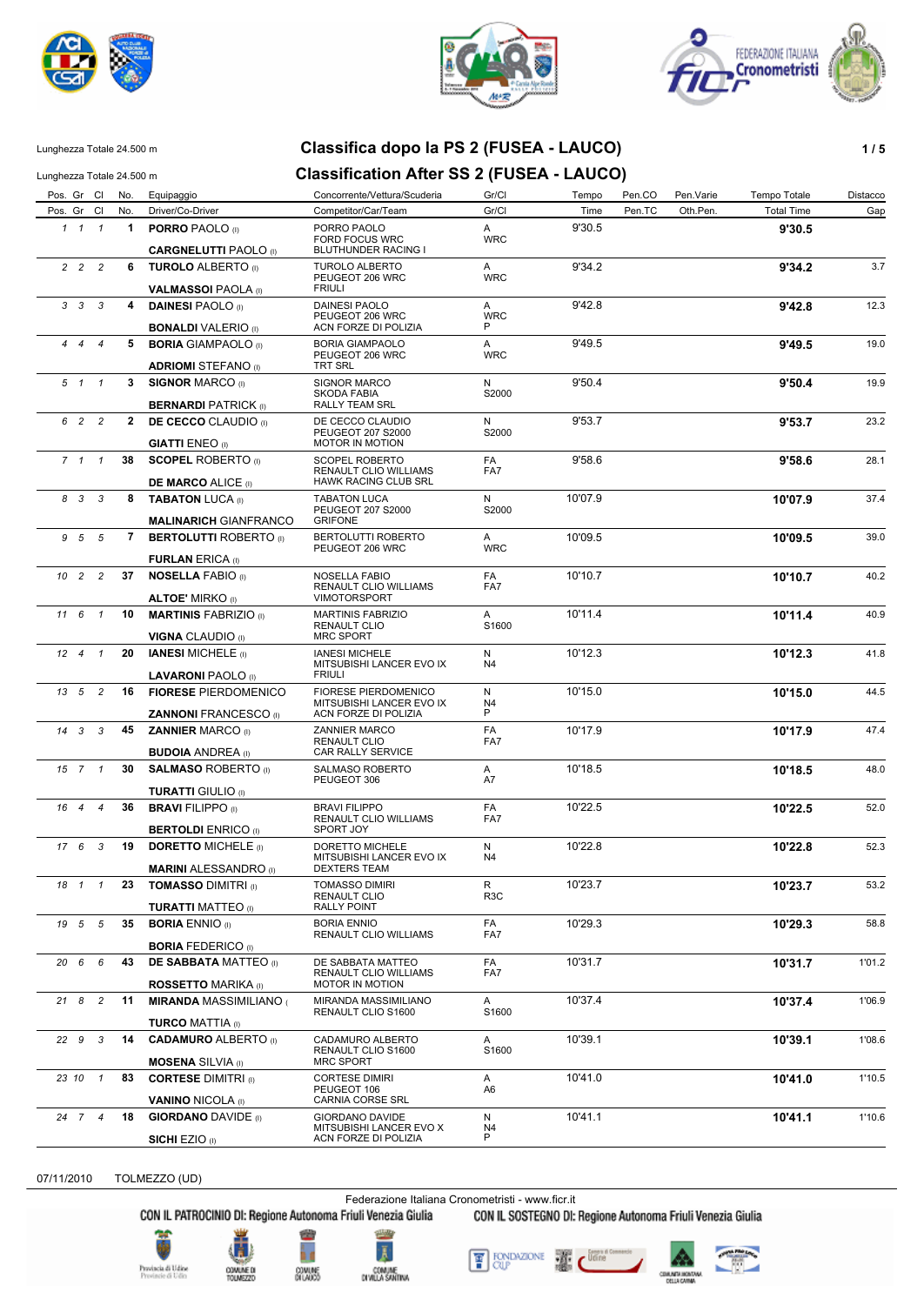





## Lunghezza Totale 24.500 m **Classifica dopo la PS 2 (FUSEA - LAUCO) 2 / 5**

Lunghezza Totale 24.500 m **Classification After SS 2 (FUSEA - LAUCO)** 

| Pos. Gr Cl                       | No. | Equipaggio                                                  | Concorrente/Vettura/Scuderia                                               | Gr/Cl               | Tempo   | Pen.CO | Pen.Varie | Tempo Totale      | Distacco |
|----------------------------------|-----|-------------------------------------------------------------|----------------------------------------------------------------------------|---------------------|---------|--------|-----------|-------------------|----------|
| Pos. Gr Cl                       | No. | Driver/Co-Driver                                            | Competitor/Car/Team                                                        | Gr/Cl               | Time    | Pen.TC | Oth.Pen.  | <b>Total Time</b> | Gap      |
| 25 8 1                           | 56  | <b>MATIZ ANTONELLO</b> (I)                                  | MATIZ ANTONELLO<br>SUBARU IMPREZA DIESEL                                   | N<br>N3             | 10'44.3 |        |           | 10'44.3           | 1'13.8   |
|                                  |     | <b>JASKA MARTIN</b> (I)                                     | CARNIA CORSE SRL                                                           |                     |         |        |           |                   |          |
| 26 9<br>$\overline{1}$           | 109 | <b>PARONUZZI STEFANO</b> (I)                                | PARONUZZI STEFANO<br><b>CITROEN SAXO</b><br>A.S.D. SUPER 2000              | N<br>N <sub>2</sub> | 10'47.1 |        |           | 10'47.1           | 1'16.6   |
|                                  |     | <b>MATTIOZ LARISSA</b> (I)                                  |                                                                            |                     |         |        |           |                   |          |
| 27 7 7                           | 39  | <b>ALZETTA MARCO (I)</b><br><b>CORONA</b> GIOVANNI (I)      | ALZETTA MARCO<br>RENAULT CLIO WILLIAMS<br>CARNIA CORSE SRL                 | FA<br>FA7           | 10'51.3 |        |           | 10'51.3           | 1'20.8   |
| 28 2<br>$\overline{\phantom{a}}$ | 24  | <b>MARTINELLI ALBERTO</b> (I)                               | MARTINELLI ALBERTO                                                         | R                   | 10'53.4 |        |           | 10'53.4           | 1'22.9   |
|                                  |     | <b>CROSILLA SIMONE</b> (i)                                  | <b>RENAULT CLIO</b><br><b>CAR RALLY SERVICE</b>                            | R <sub>3</sub> C    |         |        |           |                   |          |
| 29 3 3                           | 25  | <b>PROSDOCIMO ALESSAND</b>                                  | PROSDOCIMO ALESSANDRO                                                      | R                   | 10'54.0 |        |           | 10'54.0           | 1'23.5   |
|                                  |     | <b>NADIN MAURO</b> (I)                                      | <b>RENAULT CLIO</b><br>MRC SPORT                                           | R <sub>3</sub> C    |         |        |           |                   |          |
| 30 8 8                           | 47  | <b>PANATO TIZIANO (I)</b>                                   | PANATO TIZIANO<br><b>RENAULT CLIO WILLIAMS</b>                             | FA<br>FA7           | 10'56.4 |        |           | 10'56.4           | 1'25.9   |
|                                  |     | <b>GUGOLE LIA</b> (I)                                       |                                                                            |                     |         |        |           |                   |          |
| 31 11<br>$\overline{1}$          | 87  | <b>PESSOT FABIO (I)</b>                                     | PESSOT FABIO<br>ROVER MG RZ                                                | Α<br>A5             | 10'57.1 |        |           | 10'57.1           | 1'26.6   |
|                                  |     | <b>MOZ STEFANIA</b> (I)                                     | <b>VIMOTORSPORT</b>                                                        |                     |         |        |           |                   |          |
| $\overline{c}$<br>32 10          | 54  | <b>BELTRAMINI DIEGO (I)</b>                                 | <b>BELTRAMINI DIEGO</b><br>RENAULT CLIO RS                                 | N<br>N <sub>3</sub> | 11'00.6 |        |           | 11'00.6           | 1'30.1   |
|                                  |     | <b>GOTTI</b> CLAUDIO (I)                                    |                                                                            |                     |         |        |           |                   |          |
| 3<br>33 11                       | 52  | <b>MOLINARI</b> CRISTIAN (I)<br><b>MENEANO RAFFAELE</b> (i) | <b>MOLINARI CRISTIAN</b><br>RENAULT CLIO RS LIGHT<br>CARNIA CORSE SRL      | N<br>N <sub>3</sub> | 11'01.5 |        |           | 11'01.5           | 1'31.0   |
|                                  | 51  |                                                             | <b>MARCHIOL MARCO</b>                                                      | N                   | 11'03.5 |        |           |                   | 1'33.0   |
| 34 12 4                          |     | <b>MARCHIOL MARCO (I)</b><br><b>SOLDA' GIUSEPPE (I)</b>     | RENAULT CLIO RS LIGHT<br><b>FRIULI</b>                                     | N <sub>3</sub>      |         |        |           | 11'03.5           |          |
| 9<br>35 9                        | 42  | <b>SUSANI MANUEL (I)</b>                                    | <b>SUSANI MANUEL</b>                                                       | FA                  | 11'04.3 |        |           | 11'04.3           | 1'33.8   |
|                                  |     | <b>GUION FEDERICO</b> (I)                                   | RENAULT CLIO WILLIAMS<br>SPORT JOY                                         | FA7                 |         |        |           |                   |          |
| 36 13<br>$\overline{c}$          | 99  | <b>BUCCINO MICHELE (I)</b>                                  | <b>BUCCINO MICHELE</b>                                                     | N                   | 11'05.7 |        |           | 11'05.7           | 1'35.2   |
|                                  |     | <b>CODROMAZ FRANCO (I)</b>                                  | PEUGEOT 106 RALLYE<br><b>VIMOTORSPORT</b>                                  | N <sub>2</sub>      |         |        |           |                   |          |
| 37 12 4                          | 12  | <b>MASCHERA MICHELE (I)</b>                                 | <b>MASCHERA MICHELE</b>                                                    | Α                   | 11'06.5 |        |           | 11'06.5           | 1'36.0   |
|                                  |     | <b>DALLAVILLA MIRKO</b> (I)                                 | <b>CITROEN SAXO</b><br>DVB SPORT TEAM                                      | S1600               |         |        |           |                   |          |
| 38 14 3                          | 98  | <b>PIANCA GIOVANNI</b> (I)                                  | PIANCA GIOVANNI                                                            | N                   | 11'10.0 |        |           | 11'10.0           | 1'39.5   |
|                                  |     | <b>BAZZI MONICA</b> (I)                                     | PEUGEOT 106 RALLYE<br><b>MARCA RALLY CLUB</b>                              | N <sub>2</sub>      |         |        |           |                   |          |
| 39 15 4                          | 106 | <b>SUSANI LUCA (I)</b>                                      | SUSANI LUCA (I)                                                            | N                   | 11'10.3 |        |           | 11'10.3           | 1'39.8   |
|                                  |     |                                                             | PEUGEOT 106                                                                | N <sub>2</sub>      |         |        |           |                   |          |
|                                  |     | <b>QUARINA DENNY</b> (I)                                    | SPORT JOY                                                                  |                     |         |        |           |                   |          |
| $\overline{2}$<br>40 13          | 84  | <b>GIAQUINTO</b> GIOVANNI (I)                               | <b>GIAQUINTO GIOVANNI</b><br>CITROEN C2                                    | A<br>A6             | 11'14.4 |        |           | 11'14.4           | 1'43.9   |
|                                  |     | <b>CERLINI</b> CRISTIAN (I)                                 | ACN FORZE DI POLIZIA                                                       | P                   |         |        |           |                   |          |
| $5^{\circ}$<br>41 16             | 101 | <b>BERTOLUTTI GIUSEPPE (I)</b>                              | BERTOLUTTI GIUSEPPE<br>PEUGEOT 106<br>SPORT JOY                            | N<br>N <sub>2</sub> | 11'16.2 |        |           | 11'16.2           | 1'45.7   |
|                                  |     | <b>'EL DANDI'</b> (i)                                       |                                                                            |                     |         |        |           |                   |          |
| 42 17 5                          |     | 74 <b>FONTANA</b> $KYD_{(1)}$<br><b>ANDRIOLO ALEX (I)</b>   | <b>FONTANA KYD</b><br>RENAULT CLIO RS LIGHT<br><b>HAWK RACING CLUB SRL</b> | N<br>N <sub>3</sub> | 11'16.8 |        |           | 11'16.8           | 1'46.3   |
| 43 18 6                          | 58  | <b>BIGOT ALBERTO</b> (I)                                    | <b>BIGOT ALBERTO</b>                                                       | N                   | 11'18.0 |        |           | 11'18.0           | 1'47.5   |
|                                  |     | <b>DI GIUSTO ANDREA</b> (I)                                 | RENAULT CLIO LIGHT                                                         | N <sub>3</sub>      |         |        |           |                   |          |
| 44 10 10                         | 48  | <b>COLLINASSI ROBERTO</b> (I)                               | COLLINASSI ROBERTO                                                         | FA                  | 11'19.3 |        |           | 11'19.3           | 1'48.8   |
|                                  |     | <b>DALLA PIETRA FABIO (i)</b>                               | <b>RENAULT CLIO</b><br>E.R. MOTORSPORT                                     | FA7                 |         |        |           |                   |          |
| 45 19 6 112                      |     | <b>CHIUCH ANDREA</b> (i)                                    | CHIURCH ANDREA                                                             | N                   | 11'20.0 |        |           | 11'20.0           | 1'49.5   |
|                                  |     | <b>CORREDIG ALESSANDRO</b>                                  | PEUGEOT 106<br>SPORT JOY                                                   | N2                  |         |        |           |                   |          |
| 46 4 1                           | 27  | <b>COPPOLA LUCA (I)</b>                                     | <b>CRISTOFOLI ALEX</b>                                                     | R                   | 11'20.2 |        |           | 11'20.2           | 1'49.7   |
|                                  |     | <b>CRISTOFOLI ALEX (i)</b>                                  | PEUGEOT 207<br><b>MRC SPORT</b>                                            | R <sub>3</sub> T    |         |        |           |                   |          |
| 47 11 11                         | 40  | <b>ACCO LINO</b> (I)                                        | <b>ACCO LINO</b>                                                           | FA                  | 11'20.6 |        |           | 11'20.6           | 1'50.1   |
|                                  |     | <b>NARDUZZI EVA (I)</b>                                     | RENAULT CLIO WILLIAMS<br><b>MIRANO RALLY</b>                               | FA7                 |         |        |           |                   |          |
| 48 5 4                           | 33  | LEIGEB HEINZ (A)                                            | LEIGEB HEINZ<br><b>RENAULT CLIO</b>                                        | R<br>R3C            | 11'22.9 |        |           | 11'22.9           | 1'52.4   |
|                                  |     | <b>EDER HORST</b> (A)                                       |                                                                            |                     |         |        |           |                   |          |

07/11/2010 TOLMEZZO (UD)

Federazione Italiana Cronometristi - www.ficr.it<br>CON IL PATROCINIO DI: Regione Autonoma Friuli Venezia Giulia CON IL SOSTEGNO DI:

CON IL SOSTEGNO DI: Regione Autonoma Friuli Venezia Giulia



ĥ d



FONDAZIONE 譼

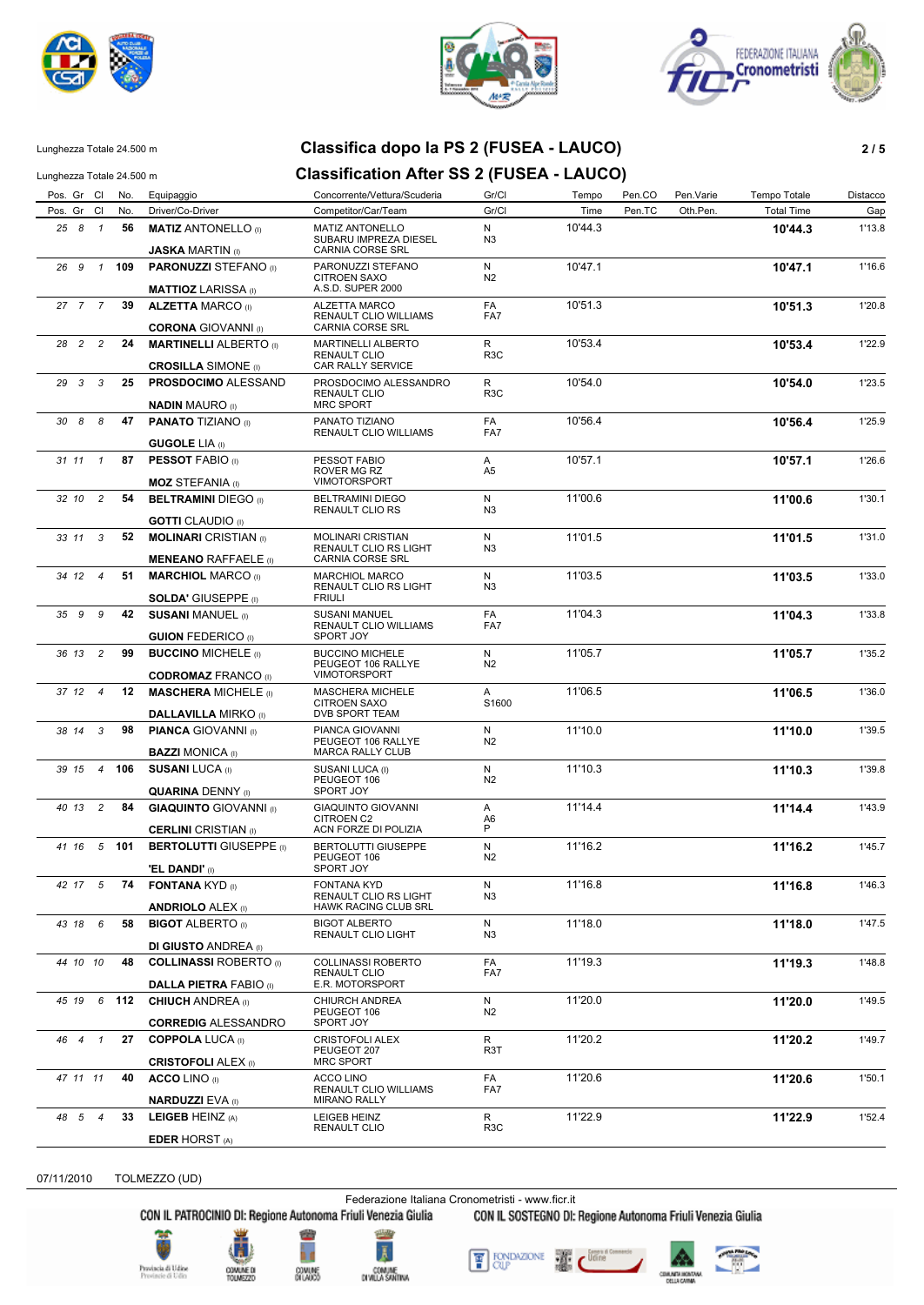





#### Lunghezza Totale 24.500 m **Classifica dopo la PS 2 (FUSEA - LAUCO) 3 / 5**

#### Lunghezza Totale 24.500 m **Classification After SS 2 (FUSEA - LAUCO)**

Pos. Gr Cl No. Equipaggio Concorrente/Vettura/Scuderia Gr/Cl Tempo Pen.CO Pen.Varie Tempo Totale Distacco Pos. Gr Cl No. Driver/Co-Driver Competitor/Car/Team Gr/Cl Gr/Cl Time Pen.TC Oth.Pen. Total Time Gap *49* **50 TERPIN** LUIGI (I) TERPIN LUIGI **11'23.1** 1'52.6 CITROEN C2  *6 1* **DRIOLI** PAOLO (I) 11'23.1 GORIZIA CORSE R R2B *50* **79 PASCHINI** LUCA (I) PASCHINI LUCA **11'23.4** 1'52.9 FIAT UNO TURBO  *1 1* **GRESSANI** MATTEO (I) FN 11'23.4 FN3 *51* **41 CROZZOLI** MARCO (I) CROZZOLI MARCO **11'26.5** 1'56.0 OPEL ASTRA  *12 12* **DEL FRARI** ALAN (I) 11'26.5 ACN FORZE DI POLIZIA FA P FA7 *52* **31 MINCIN** GABRIELE (I) MINCIN GABRIELE **11'27.3** 1'56.8 RENAULT CLIO  *13 13* **GIOIELLI** ADRIANO (I) 11'27.3 BL RACING FA  $FA7$ *53* **55 MOLINARI** DENIS (I) MOLINARI DENIS **11'28.5** 1'58.0 RENAULT CLIO RS 53 20 **DONEDDU** STEFANO (I) 11'28.5 CARNIA CORSE SRL N N3 *54* **108 GIATTI** NICOLA (I) GIATTI NICOLA **11'30.8** 2'00.3 PEUGEOT 106  *21 7* **CELLA** DANILO (I) 11'30.8 CARNIA CORSE SRL N N2<br>P *55* **29 LE COULTRE** STEPHANIE LE COULTRE STEPHANIE (CH) **11'31.3** 2'00.8 FIAT 500 ABARTH  *7 2* **CALECA** VERONICA (I) 11'31.3 CARNIA CORSE SRL R F R3T *56* **28 SCHULZ** FRANZ (A) SCHULZ FRANZ **11'31.8** 2'01.3 PEUGEOT 207  *8 3* **HOFSTETTER** HANNES (A) R 11'31.8 R<br>R3T *57* **90 LORENZON** JOHNNY (I) LORENZON JOHNNY **11'31.9** 2'01.4 PEUGEOT 205 RALLY  *14 1* **GUARINO** EMILIA (I) 11'31.9 SPILIMBERGO CORSE FA FA5 *58* **100 MARCHIOL** GIANNI (I) MARCHIOL GIANNI **11'32.0** 2'01.5 HONDA CIVIC EK4  *22 8* **GOI** DEBORA (I) 11'32.0 FRIULI N N2 *59* **59 COLONNELLO** ROBERTO ( TERPIN LUIGI **11'34.8** 2'04.3 RENAULT CLIO RS CAR RALLY SERVICE  *23 8* **PRIZZON** ANDREA (I) 11'34.8 N ..<br>N3 *60* **117 ERMEN** MATTEO (I) ERMEN MATTEO **11'36.2** 2'05.7 PEUGEOT 106  *24 9* **VISINTINI** LEONARDO (I) 11'36.2 FORUM JULII HC N N2 *61* **46 ERLACHER** CHRISTIAN (A) ERLACHER CHRISTIAN **11'36.4** 2'05.9 FORD ESCORT RS  *15 14* **APPELTAUER** PAMELA (A) 11'36.4 FA7 *62* **49 SANSONETTO** GUIDO (I) SANSONETTO GUIDO **11'36.5** 2'06.0 CITROEN C2  *9 2* **BARS** LORIS (I) 11'36.5 MIRANO RALLY R R2B *63* **81 CORSO** GIANANTONIO (I) CORSO GIANANTONIO **11'36.5** 2'06.0 FIAT UNO TURBO IE  *2 2* **TAVERNA** MAURO (I) 11'36.5 ANTARES MOTORSPORT FN FN3 *64* **86 DE NARDO** MARCO (I) DE NARDO MARCO (I) **11'37.6** 2'07.1 PEUGEOT 106 XSI  *16 2* **DE LUCA** MATTIA (I) 11'37.6 BL RACING FA FA5 *65* **92 PILAT** ROBERTO (I) PILAT ROBERTO **11'37.8** 2'07.3 PEUGEOT 205 RALLYE  *17 3* **SIGNOROTTO** FULVIO (I) 11'37.8 MARCA RALLY CLUB FA FA5 *66* **104 CUSSIGH** PAOLO (I) CUSSIGH PAOLO **11'40.3** 2'09.8 CITROEN SAXO  *25 10* **SAPIENZA** LUCIANO (I) 11'40.3 **FRIULI** N N2 *67* **116 MARTINIS** ANGELO (I) MARTINIS ANGELO **11'41.7** 2'11.2 CITROEN SAXO  *26 11* **IUSSA** CRISTINA (I) 11'41.7 SPORT JOY N  $N<sub>2</sub>$ *68* **75 MATTIUZ** ALFIO (I) MATTIUZ ALFIO **11'41.9** 2'11.4 RENAULT CLIO WILLIAMS  *3 3* **DA LOZZO** ANGELO (I) 11'41.9 MARCA RALLY CLUB FN FN3 *69* **70 FRANDOLI** NICOLA (I) FRANDOLI NICOLA **11'47.8** 2'17.3 RENAULT CLIO RS  *27 9* **GRASSI** ALBERTO (I) 11'47.8 GORIZIA CORSE N N3 *70* **119 TERPIN** ERIK (I) TERPIN ERIK **11'48.4** 2'17.9 CITROEN SAXO  *28 12* **POVSIC** PETER (I) 11'48.4 GORIZIA CORSE N N2 *71* **118 POLONIA** VANESSA (I) POLONIA VANESSA **11'48.7** 2'18.2 PEUGEOT 106  *29 13* **DEFENT** ELISA (I) 11'48.7 MRC SPORT N N2<br>F *RELTRAME* GABRIELE (I) BELTRAME GABRIELE **11'50.0 11'50.0 11'50.0 2**'19.5 PEUGEOT 106 S16  *30 14* **PICENO** DENIS (I) 11'50.0 N2

07/11/2010 TOLMEZZO (UD)

Federazione Italiana Cronometristi - www.ficr.it

CON IL PATROCINIO DI: Regione Autonoma Friuli Venezia Giulia CON IL SOSTEGNO DI: Regione Autonoma Friuli Venezia Giulia





COMUNE<br>DILAUCO







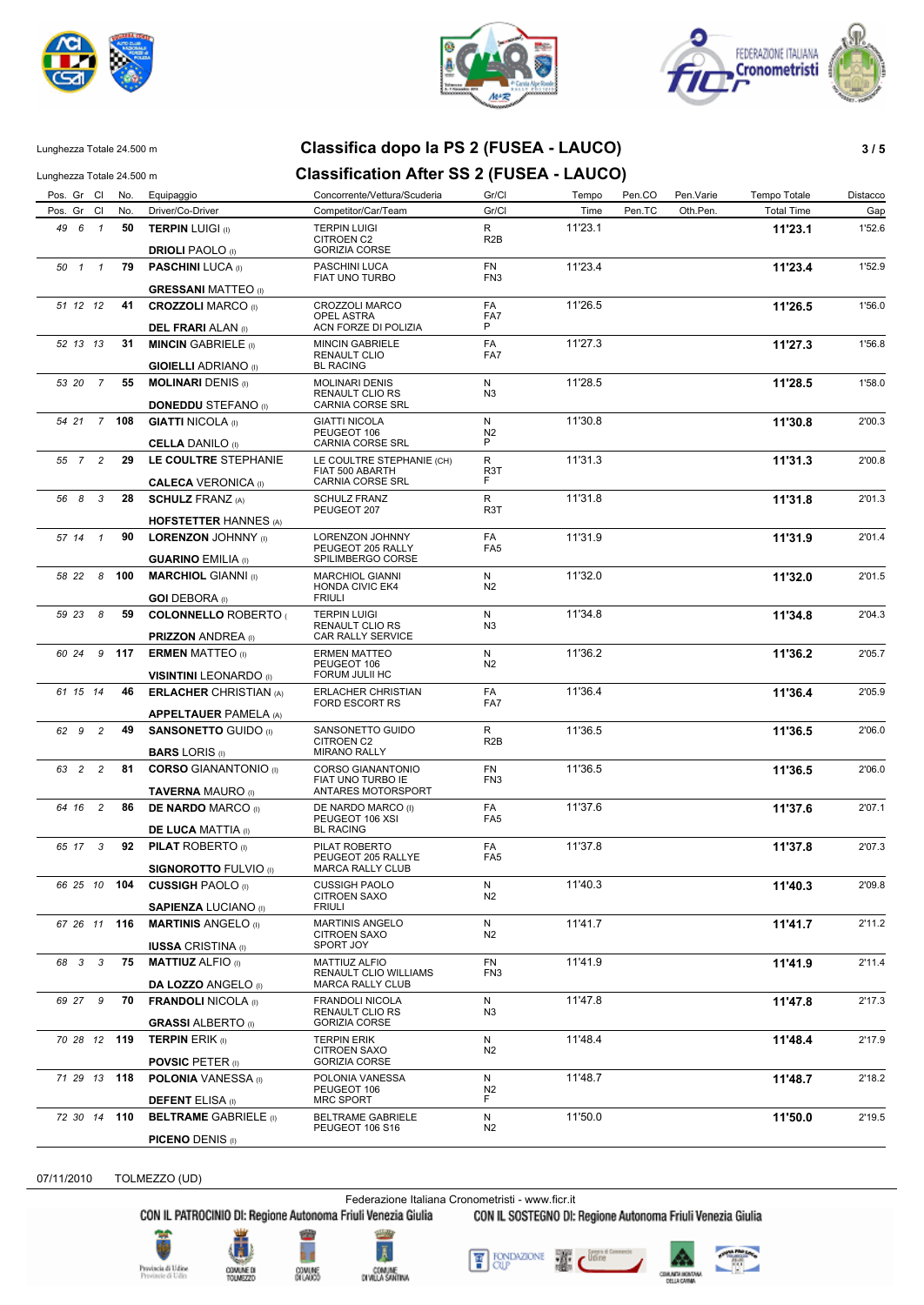





### Lunghezza Totale 24.500 m **Classifica dopo la PS 2 (FUSEA - LAUCO) 4 / 5**

#### Lunghezza Totale 24.500 m **Classification After SS 2 (FUSEA - LAUCO)**

| Pos. Gr Cl   |                | No.   | Equipaggio                                                                      | Concorrente/Vettura/Scuderia                                    | Gr/Cl                        | Tempo   | Pen.CO | Pen.Varie | Tempo Totale      | Distacco |
|--------------|----------------|-------|---------------------------------------------------------------------------------|-----------------------------------------------------------------|------------------------------|---------|--------|-----------|-------------------|----------|
| Pos. Gr Cl   |                | No.   | Driver/Co-Driver                                                                | Competitor/Car/Team                                             | Gr/Cl                        | Time    | Pen.TC | Oth.Pen.  | <b>Total Time</b> | Gap      |
| 73 31 10     |                | 53    | <b>CRAIGHERO ALAN (I)</b><br><b>DI BERT ALESSANDRO</b> (I)                      | CRAIGHERO ALAN<br><b>RENAULT CLIO RS</b>                        | N<br>N <sub>3</sub>          | 11'52.3 |        |           | 11'52.3           | 2'21.8   |
| 74 32 11     |                | 71    | <b>DEMUTH KLAUS (A)</b>                                                         | <b>GLANLALE MOTORSPORT</b><br><b>SEAT IBIZA</b>                 | N<br>N <sub>3</sub>          | 11'53.6 |        |           | 11'53.6           | 2'23.1   |
| 75 33 15 120 |                |       | <b>JABORNIG KURT (A)</b><br>'JULLI' (I)                                         | <b>JULLI</b><br>PEUGEOT 106                                     | N<br>N <sub>2</sub>          | 11'55.0 |        |           | 11'55.0           | 2'24.5   |
| 76 14 3      |                | 82    | <b>DE LUCA CORRADO</b> (I)<br><b>BUSATTO STEFANO</b> (i)                        | ACN FORZE DI POLIZIA<br><b>BUSATTO STEFANO</b>                  | P<br>Α                       | 11'56.0 |        |           | 11'56.0           | 2'25.5   |
|              |                |       | <b>VIANELLO PAOLO (I)</b>                                                       | <b>CITROEN SAXO</b><br><b>BLACK DEVILS R.T.</b>                 | A6                           |         |        |           |                   |          |
| 77 34 16 114 |                |       | <b>MUSER LUCA</b> (i)<br><b>SPANGARO THOMAS</b> (I)                             | <b>MUSER LUCA</b><br>PEUGEOT 106<br>ACN FORZE DI POLIZIA        | N<br>N2<br>P                 | 11'57.0 |        |           | 11'57.0           | 2'26.5   |
| 78 4 4       |                | 77    | <b>NAIBO MARCO</b> (I)                                                          | <b>NAIBO MARCO</b><br>RENAULT CLIO WILLIAMS                     | <b>FN</b><br>FN3             | 11'59.0 |        |           | 11'59.0           | 2'28.5   |
| 79 5 5       |                | 76    | <b>ROMANO ANDREA</b> (1)<br><b>DUCA MATTEO (I)</b><br><b>TULLIO</b> GIORGIA (I) | DUCA MATTEO<br>RENAULT CLIO WILLIAMS<br>SPORT JOY               | FN<br>FN <sub>3</sub>        | 11'59.9 |        |           | 11'59.9           | 2'29.4   |
| 80 35 17 113 |                |       | <b>SOSOL ALBERT</b> (i)<br><b>CERETTI MICHELE</b> (I)                           | SOSOL ALBERT<br>PEUGEOT 106                                     | N<br>N2                      | 12'00.1 |        |           | 12'00.1           | 2'29.6   |
| 81 18 4      |                | 88    | <b>BRUSEGHIN THOMAS</b> (I)                                                     | <b>STEFANUTTO MICHAEL</b><br>PEUGEOT 205 RALLYE                 | <b>FA</b><br>FA <sub>5</sub> | 12'01.9 |        |           | 12'01.9           | 2'31.4   |
| 82 36 12 125 |                |       | <b>STEFANUTTO MICHAEL (I)</b><br><b>MARUS LORENA</b> (I)                        | <b>MARUS LORENA</b><br><b>RENAULT CLIO RS</b>                   | N<br>N3                      | 12'01.9 |        |           | 12'01.9           | 2'31.4   |
| 83 37 18 121 |                |       | <b>STROMENDO LAURA (I)</b><br><b>DRIGO MANUEL (I)</b>                           | AD CAR RALLY SERVICE<br><b>DRIGO MANUEL</b><br>PEUGEOT 106      | F.<br>N<br>N2                | 12'05.8 |        |           | 12'05.8           | 2'35.3   |
| 84 38 19 103 |                |       | <b>CALABRETTA PAOLO</b> (I)<br><b>COLJA FABRIZIO</b> (I)                        | MRC SPORT<br><b>COLJA FABRIZIO</b><br>PEUGEOT 106               | N<br>N2                      | 12'07.7 |        |           | 12'07.7           | 2'37.2   |
| 85 15 4      |                | 85    | <b>BENOSSI LUCA</b> (I)<br><b>TONIUTTI MARCO</b> (I)                            | <b>FRIULI</b><br><b>TONIUTTI MARCO</b><br>PEUGEOT 106           | Α<br>A6                      | 12'07.9 |        |           | 12'07.9           | 2'37.4   |
| 86 39 13     |                | 72    | <b>ZANIER LUCA</b> (I)<br><b>PELLONI JOSEF</b> (I)                              | PELLONI JOSEF                                                   | N                            | 12'10.9 |        |           | 12'10.9           | 2'40.4   |
|              |                |       | <b>MONTIGLIO ELISABETTA</b>                                                     | RENAULT CLIO<br><b>GORIZIA CORSE</b>                            | N <sub>3</sub>               |         |        |           |                   |          |
| 87 6         | $\overline{1}$ | 123   | <b>MARINI FERNANDO</b> (I)<br><b>LIVA LAURA</b> (I)                             | <b>MARINI FERNANDO</b><br>PEUGEOT 106<br>HAWK RACING CLUB SRL   | FN<br>FN <sub>1</sub>        | 12'22.5 |        |           | 12'22.5           | 2'52.0   |
| 88 19 5      |                | 96    | <b>FRANCHI MASSIMILIANO</b> (I)<br><b>FRANCHI</b> SIMONE (I)                    | FRANCHI MASSIMILIANO<br>PEUGEOT 205 RALLYE<br>MODENA CORSE      | FA<br>FA <sub>5</sub>        | 12'22.6 |        |           | 12'22.6           | 2'52.1   |
| 89 40 20 105 |                |       | <b>CANNONE FRANCESCO</b> (I)<br><b>SPINELLO MATTEO (I)</b>                      | CANNONE FRANCESCO<br>PEUGEOT 106                                | N<br>N2                      | 12'25.1 |        |           | 12'25.1           | 2'54.6   |
| 90 7 6       |                | 80    | <b>REPUTIN</b> STEFANO (I)<br><b>ARTICO KATIA (I)</b>                           | REPUTIN STEFANO<br><b>RENAULT CLIO</b><br><b>MRC SPORT</b>      | FN<br>FN <sub>3</sub>        | 11'29.7 | 1'10   |           | 12'39.7           | 3'09.2   |
| 91 20 6      |                | 97    | <b>TONIN LUCIO (I)</b><br><b>BOGO LORENZO</b> (I)                               | <b>TONIN LUCIO</b><br>PEUGEOT 106 RALLYE<br><b>VIMOTORSPORT</b> | FA<br>FA <sub>5</sub>        | 12'44.1 |        |           | 12'44.1           | 3'13.6   |
| 92 8 7       |                | 78    | <b>MAIERON MICHELE</b> (I)<br><b>PITTINO CLIO (I)</b>                           | <b>MAIERON MICHELE</b><br>FIAT UNO TURBO IE<br>CARNIA CORSE SRL | <b>FN</b><br>FN <sub>3</sub> | 13'07.2 |        |           | 13'07.2           | 3'36.7   |
| 93 9 1 122   |                |       | <b>MADETHANER JOHANN (A)</b><br><b>TODEM HARALD (A)</b>                         | MADETHANER JOHANN<br><b>VOLKSWAGEN GOLF GTI</b>                 | FN<br>FN <sub>2</sub>        | 13'11.8 |        |           | 13'11.8           | 3'41.3   |
| 94 21 7      |                | 93    | <b>CAMPEIS ALEX DANIELE (I)</b><br><b>TOFFOLI MAURO (I)</b>                     | CAMPEIS ALEX DANIELE<br>PEUGEOT 106<br>CAR RALLY SERVICE        | FA<br>FA <sub>5</sub>        | 13'17.0 |        |           | 13'17.0           | 3'46.5   |
| 95 10        |                | 2 124 | <b>DI MAJO MATTEO</b> (I)<br><b>DI LENA DANIEL (I)</b>                          | DI MAJO MATTEO<br>PEUGEOT 205<br>SPORT JOY                      | FN<br>FN <sub>1</sub>        | 15'05.3 |        |           | 15'05.3           | 5'34.8   |
| 96 41 5      |                | 21    | <b>SORAVIA LUCA (I)</b><br><b>PAIS DE LIBERA ROBERTO</b>                        | SORAVIA LUCA<br>MITSUBISHI LANCER EVO IX<br><b>BL RACING</b>    | N<br>N4                      | 17'46.2 |        |           | 17'46.2           | 8'15.7   |

07/11/2010 TOLMEZZO (UD)

Federazione Italiana Cronometristi - www.ficr.it<br>CON IL PATROCINIO DI: Regione Autonoma Friuli Venezia Giulia CON IL SOSTEGNO DI:

CON IL SOSTEGNO DI: Regione Autonoma Friuli Venezia Giulia



**PAIS DE LIBERA** ROBERTO

COMUNE DI<br>TOUMEZZO